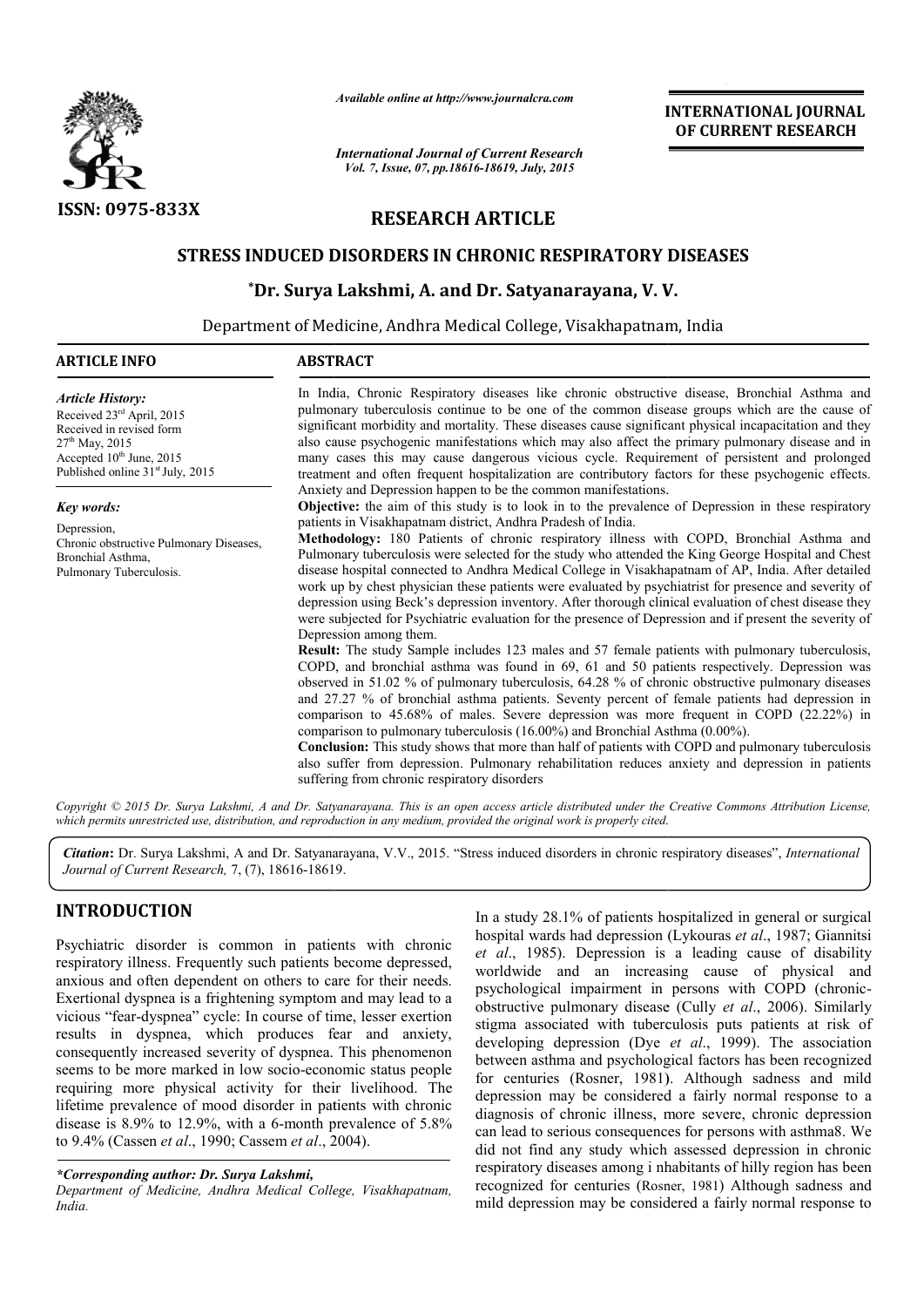a diagnosis of chronic illness, more severe, chronic depression can lead to serious consequences for persons with asthma (Thompson *et al*., 1984) A surprisingly high prevalence of anxiety and depression was reported In one study on patients with chronic breathing disorders, included COPD (World Health Organization, 2012).

#### **MATERIALS AND METHODS**

**Type of Study**: Cross sectional hospital based study

**Method:** The study was conducted in King George Hospital and Chest diseases Hospital which are tertiary care teaching hospitals situated in Visakhapatnam of Andhra Pradesh in India. These hospitals cater health need of a large geographical area which includes 2 surrounding districts Srikakulam and Vizayanagaram. Also people from neighboring state Orissa. After taking appropriate permissions study was conducted from January 2013 to August 2014. All the patients with bronchial asthma, chronic obstructive pulmonary diseases, or pulmonary tuberculosis admitted in King George Hospital and chest diseases Hospital were included in the study.

**Inclusion criteria:** Those who had duration of respiratory illness more than 8 weeks, and agreed to give written informed consent were enrolled in study.

**Exclusion Criteria:** Patients who are habituated to Alcohol intake are excluded from this study. Patients with coexisting diseases especially Diabetes, Hypertension Ischemic heart disease,Valvular heart disease with or without Heart failure and chronic Hepatic disease like Cirrhosis of liver.

After detailed work up by chest physician these patients were subjected to psychiatric evaluation for presence and severity of depression using Beck's depression inventory. A semistructured questionnaire prepared in Telugu language was used for details of socio-economic status and physical illness. Becks Depression Inventory was used for assessment of depression and grading was done as minimal, mild, moderate and severe. The questionnaires were filled in through interviewing the patients. Diagnosis was made as per Diagnostic and Statistical Manual of Mental Disorders, fourth edition. Results were analyzed using appropriate statistical tests.

| Duration of<br><b>Illness</b> | Number of<br>Patients | Patients with<br>Depression | Percentage |
|-------------------------------|-----------------------|-----------------------------|------------|
| 3-6 months                    | 66                    | 28                          | 42.42%     |
| $6-12$ months                 | 15                    | 6                           | 40%        |
| $>12$ months                  | 99                    | 49                          | 49.49%     |
| Total                         | 180                   | 83                          |            |

**Table 3. Categorization of Patients based on duration of illness**

The State Trait Anxiety Inventory (STAI) questionnaire contains 20 items equally divided between positive and negative statements regarding anxiety (Spielberger *et al*., )

#### **RESULTS**

During the study period 270 patients were admitted in chest ward and 192 patients suffers from either chronic obstructive pulmonary diseases, pulmonary tuberculosis & bronchial asthma .Of these 26 were excluded on basis of exclusion criteria and remaining 166 were enrolled in the study. Sample includes 116 males and 50 females' patients. Pulmonary

**Table 1. Categorization of patients based on type of Resp. disease**

| Disease                | Number of patients | Percentage | Percentage Having Depression | Severity of Depression |
|------------------------|--------------------|------------|------------------------------|------------------------|
| Pulmonary Tuberculosis | 69                 | 38.33%     | 51.02%                       | 16.00%                 |
| <b>COPD</b>            | 61                 | 33.88%     | 64.28%                       | 22.22%                 |
| Bronchial Asthma       | 50                 | 27.77%     | 27.2%                        | $0\%$                  |
| Total                  | 180                |            |                              |                        |

| Eductional                | Total Number of | Number of patients with | Percentage |
|---------------------------|-----------------|-------------------------|------------|
| <b>Status</b>             | Patients        | Depressive illness      |            |
| illeterate                | 78              | 58                      | 74.358%    |
| Primary                   | 42              | 23                      | 54.761%    |
| Secondary                 | 60              | 25                      | 41.666%    |
| Total                     | 180             | 106                     | 58.888%    |
| Marital status            |                 |                         |            |
| Married                   | 155             | 93                      | 60%        |
| Unmarried                 | 25              | 6                       | 20%        |
| Age in years              |                 |                         |            |
| $15 - 30$                 | 40              | 22                      | 55%        |
| $31 - 45$                 | 55              | 31                      | 56.36%     |
| $46 - 60$                 | 60              | 25                      | 41.66%     |
| >60                       | 25              | 5                       | 20%        |
| Total                     | 180             | 83                      |            |
| <b>Sex</b>                |                 |                         |            |
| Male                      | 123             | 59                      | 47.96%     |
| Females                   | 57              | 34                      | 59.64%     |
| Total                     | 180             |                         |            |
| Occupation                |                 |                         |            |
| Employed                  | 41              | 29                      | 46.34%     |
| Unemployed                | 119             | 46                      | 55.46%     |
| Retired                   | 20              | 8                       | 40.00%     |
| Per Capita Monthly income | 183             | 83                      |            |
| <b>Below 10000</b>        | 140             | 68                      | 48.57%     |
| 10000 -15000              | 34              | 13                      | 38.23%     |
| $15001 - 20000$           | 6               | $\overline{2}$          | 38.23%     |
| Total                     | 180             | 85                      |            |

**Table 2. Categorization of patients based on socioeconomic, sex and Age factors**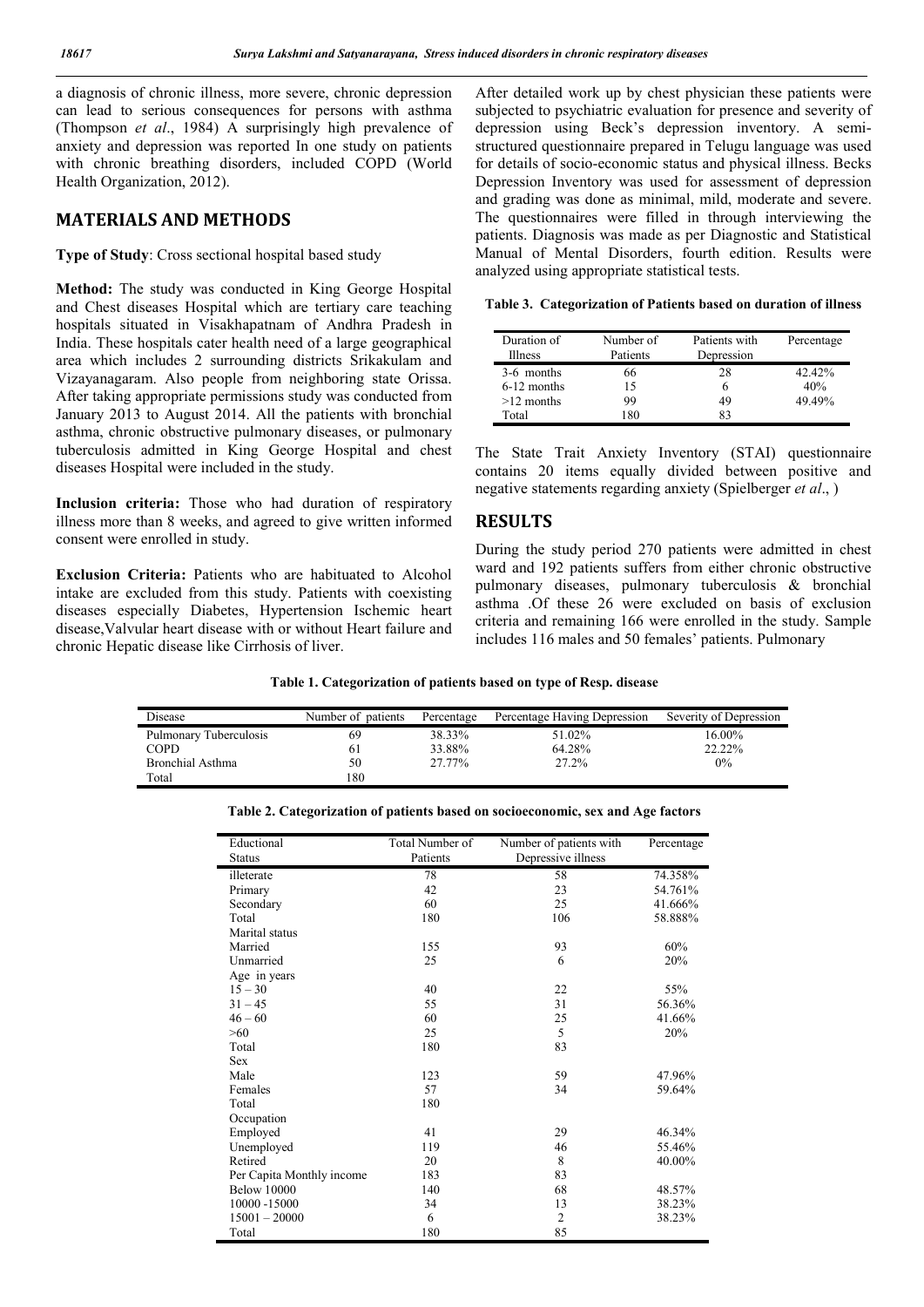tuberculosis, COPD, and bronchial asthma were found in 49, 84, and 33 patients respectively. The mean age of study patients was 46.23 years. Seventy percent of female patients had depression in comparison to 45.68% of males. Disease wise analysis revealed that depression was observed in 51.02 % of pulmonary tuberculosis, 64.28 % of chronic obstructive pulmonary diseases and 27.27 % of bronchial asthma patients. On further analysis of tuberculosis patients it was revealed that depression was present in 45.71% of new sputum positive and 64.28 % of previously treated cases. Severe depression was more frequent in COPD (22.22%) in comparison to pulmonary tuberculosis (16.00%) and Bronchial Asthma (0.00%). Depression was more frequent in Illiterate (70.83 %), unemployed (55.18%), and retired (61.53%) patients. Prevalance of anxiety was found to be 28.22% most of them are Bronchial asthma patients.

# **DISCUSSION**

This study found that depression was more frequent in COPD compared to bronchial asthma and pulmonary tuberculosis. Several factors may contribute to a higher rate of depressive symptoms in COPD when compared to other chronic disorder9. We found that prevalence of depression in COPD in our study was higher than earlier research (Light *et al*., 1985). This may due to variability of patients in severity of airway obstruction and demographic characteristics of study patients (Isoaho *et al*., 1995). COPD is a slowly debilitating disease in which difficulty breathing is a progressive symptom that is distressing to patients (Mannino *et al*., 2002; World Health Organization, 2012 and Rabe *et al*., 2007). Furthermore, treatment of dyspnea is less effective in COPD than treatment of relevant symptoms in other chronic disorders. In addition, oxygen therapy can be associated with social stigma (Mannino *et al*., 2002; World Health Organization, 2012 and Rabe *et al*., 2007). Given the large number of persons with COPD who have depressive symptoms and the association of depression with worse outcomes in chronic diseases, it is possible that better identification and treatment of depressive symptoms in patients with COPD would offer an effective option to improve outcomes in this population.

We observed that almost half of pulmonary tuberculosis patients had depression which is similar to other studies (Purohit *et al*., 1978; Sethi *et al*., 1970). The prevalence of depression in patients of pulmonary tuberculosis varies depending upon number of factors like longer period of suffering, hospitalization, loss of earning, sense of hopelessness, social stigma (Dubey Lai, 1975). The prevalence of depression was increased in patients who received treatment in past in compare to newly diagnosed case of pulmonary tuberculosis. This may be due to longer period of illness15, prolong hospitalization, more severe disease. This study also shows that prevalence of depression in Patients of bronchial asthma was lower than COPD and Pulmonary Tuberculosis but higher than general population (Mancuso *et al*., 2001; Sherwood Brown *et al*., 2000) Several data suggest that depressed patients subjectively perceives themselves as having more severe asthma symptoms than euthymic patients, but this perception is supported by objective measure of diseases severity (Rushford *et al*., 1998). Bronchial asthmatic symptoms can cause insomnia, anxiety that may increase the BDI scoring.

#### **Conclusion**

This study shows that more than half of patients with COPD and pulmonary tuberculosis also suffer from depression. Anxiety and depressive symptoms are common in patients affected by COPD, even when their disease is mild in terms of FEV1 and respiratory symptoms. Both anxiety and depression correlate with QoL. Female patients appear to be more susceptible to psychological impairment, which correlates with some specific symptomatic aspects of the disease, such as dyspnea. (van Ede, 1999). Pulmonary rehabilitation reduce anxiety and depression in patients suffer from chronic respiratory disorders.

## **REFERENCES**

- Cassem, N..H, Bernstein, J.G. 2004. Depressed patients. In *Massachusetts General Hospital Handbook of General*  Hospital Psychiatry 5<sup>th</sup> edition. Edited by: Stern TA, Fricchione GL, Cassen WH, Jellinek MS, Rosen-banm JF. Philadelphia, PA: Mosby/Elsevier; 25-68. *Prevalence of Depression in Chronic respiratory diseases.*
- Cassen, E.H. 1990. Depression and anxiety secondary to medical ill-ness. *Psychiatr Clin North Am 13(4),*597-612.
- Cully, J.A, Graham, D.P and Stanley, M.A. 2006. Quality of life in patients with chronic obstructive pulmonary disease and comorbid anxiety or depression. *Psych-osomatics*  47(4),312–319.
- Dubey Lai, B. 1975. Psycho-social survey of tuberculosis patients, *Indian J. Tubercul,* 22, 83.
- Dye, C., Scheele, S., Dolin, P., Pathania, V., Raviglione, M.C. 1999. Global Bur-den of Tuberculosis-Estimated Incidence, Prevalence, and Mortality by Country. WHO Global Surveillance and Moni-toring Project. *JAMA* 282(7),677- 686.
- Giannitsi, S and Liakos, A.1985. Preliminary observations after implemen-tation of two years of liaison psychiatry service in a general hospital*. Encephalos.,* 2, 138.
- Isoaho, R., Keistinen, T., Laippala, P. 1995. Chronic obstructive pulmonary disease and symptoms related to depression in elderly persons. *Psychol Rep.,* 76, 287–97.
- Light, R.W., Merrill, E.J., Despars, J.A. 1985. Prevalence of depression and anxiety in patients with COPD. Relationship to functional capacity. *Chest* 87, 35–38.
- Lykouras, E., Ioannidis, H., Voulgaris, A. 1987. Depression in general hospital patients: preliminary results. *Arch Hell Med.,* 4,287-289
- Mancuso, C.A, Rincon, M., McCulloch, C.E., Charlson, M.E. 2001. Self-efficacy, depressive symptoms, and patients' expectations predict outcomes in asthma. *Med Care* 39, 2001,1326-1338.
- Mannino, D.M. 2002. COPD: epidemiology, prevalence, morbidity and mortality,and disease heterogeneity. *Chest*  121(5), 121S– 6S.
- Purohit, D.R., Purohit, S.D and Dhariwal, M.L. 1978. Incidence of depression in hospitalised TB patients. *Ind. J. Tub.* 25, 147.
- Rabe, K.F, Beghe, B, Luppi, F, Fabbri, L.M. 2007. Update in chronic obstructive pulmonary disease*. Am J Respir Crit Care Med.,* 175(12),1222–1232.